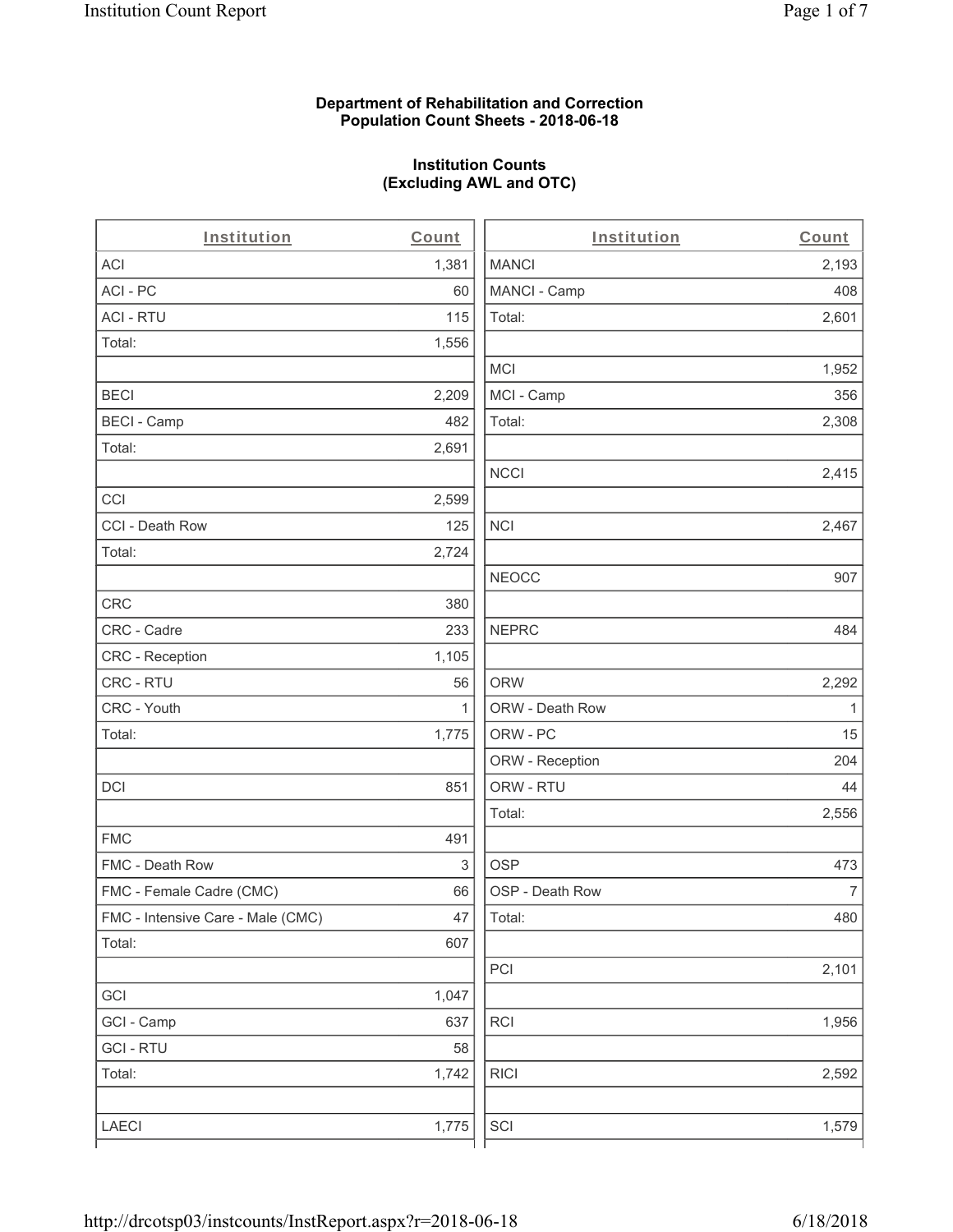| LECI                     | 2,129 | <b>SOCF</b> |                          | 1,236  |
|--------------------------|-------|-------------|--------------------------|--------|
| LECI - Camp              | 187   | SOCF - RTU  |                          | 41     |
| Total:                   | 2,316 | Total:      |                          | 1,277  |
| LOCI                     | 2,280 | <b>TCI</b>  |                          | 1,000  |
|                          |       | TCI - Camp  |                          | 439    |
| LORCI                    | 232   | Total:      |                          | 1,439  |
| LORCI - Cadre            | 115   |             |                          |        |
| <b>LORCI - Reception</b> | 1,255 | <b>TOCI</b> |                          | 775    |
| Total:                   | 1,602 | TOCI - PC   |                          | 89     |
|                          |       | Total:      |                          | 864    |
| <b>MACI</b>              | 1,003 |             |                          |        |
| MACI - Minimum           | 1,258 | <b>WCI</b>  |                          | 1,259  |
| Total:                   | 2,261 | WCI - RTU   |                          | 32     |
|                          |       | Total:      |                          | 1,291  |
|                          |       |             | <b>Total Population:</b> | 49,497 |

\* The Total Population includes 30 Offenders with Reason Codes 30 & 31. \*\* The Total Population includes 37 Offenders with Reason Code 0A.

### **Male Population by Security Level (Include AWL and Exclude OTC)**

| Security Level         |                   | <b>Body</b> | AWL | (-OTC) | Total  |
|------------------------|-------------------|-------------|-----|--------|--------|
| Total Level 5          |                   | 109         | 4   | 4      | 109    |
| Total Level 4          |                   | 2,690       | 19  | 17     | 2,692  |
| Total Level 3          |                   | 11,965      | 148 | 127    | 11,986 |
| Total Level 2          |                   | 15,799      | 186 | 132    | 15,853 |
| Total Level 1          |                   | 14,751      | 167 | 82     | 14,836 |
| <b>Total Death Row</b> |                   | 137         |     |        | 137    |
|                        | <b>Total Male</b> | 45,451      | 525 | 363    | 45,613 |

#### **Female Population by Institution (Include AWL and Exclude OTC)**

| Institution              | <b>Body</b> | AWL |    | <u>rota</u> r |
|--------------------------|-------------|-----|----|---------------|
| DCI                      | 851         | 12  | 11 | 852           |
| <b>FMC</b>               | 15          | 4   |    | 18            |
| FMC - Female Cadre (CMC) | 66          |     |    | 67            |
| <b>NEPRC</b>             | 484         | 10  | 3  | 491           |
| <b>ORW</b>               | 2,291       | 52  | 25 | 2,318         |
|                          |             |     |    |               |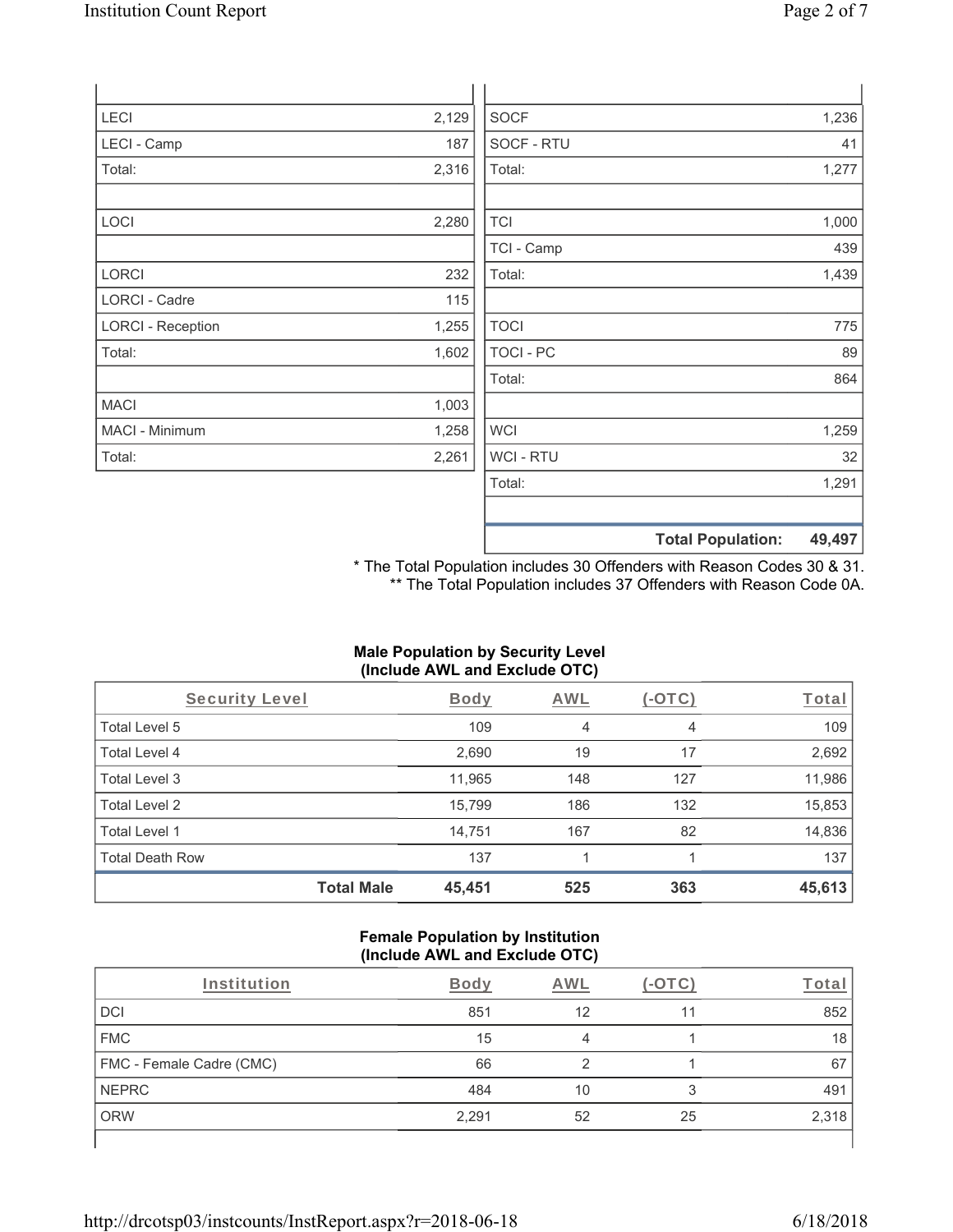| ORW - Death Row        |                          |        | 0   |     |        |
|------------------------|--------------------------|--------|-----|-----|--------|
| ORW - PC               |                          | 15     | 0   |     | 15     |
| <b>ORW</b> - Reception |                          | 204    | 6   | 4   | 206    |
| <b>ORW - RTU</b>       |                          | 44     | 0   |     | 44     |
|                        | <b>Total Female</b>      | 3,971  | 86  | 45  | 4,012  |
|                        | <b>Total Population:</b> | 49,422 | 611 | 408 | 49,625 |

#### **Male Population by Institution: Security Level 5 (Include AWL and Exclude OTC)**

| Institution  |                      | Body           | AWL            | $(-OTC)$     | Total          |
|--------------|----------------------|----------------|----------------|--------------|----------------|
| CRC          |                      | $\overline{2}$ | $\mathbf 0$    | 0            | 2              |
| LECI         |                      | 2              | $\mathbf 0$    | 0            | 2              |
| <b>MACI</b>  |                      | $\overline{4}$ | $\mathbf 0$    | 0            | $\overline{4}$ |
| <b>MANCI</b> |                      | 2              | $\mathbf 0$    | 0            | $\overline{2}$ |
| <b>NEOCC</b> |                      |                | $\mathbf 0$    | $\mathbf{0}$ | 1              |
| <b>OSP</b>   |                      | 43             |                |              | 43             |
| <b>RICI</b>  |                      | $\overline{2}$ | $\overline{0}$ | $\mathbf{0}$ | $\overline{2}$ |
| <b>SOCF</b>  |                      | 42             | 3              | 3            | 42             |
| <b>TCI</b>   |                      |                | $\mathbf 0$    | $\mathbf{0}$ | 1              |
| <b>TOCI</b>  |                      | 7              | $\mathbf{0}$   | 0            | $\overline{7}$ |
| <b>WCI</b>   |                      | 3              | $\Omega$       |              | 3              |
|              | <b>Total Level 5</b> | 109            | 4              | 4            | 109            |

# **Male Population by Institution: Security Level 4 (Include AWL and Exclude OTC)**

| Institution              | Body           | AWL            | $(-OTC)$     | Total          |
|--------------------------|----------------|----------------|--------------|----------------|
| ACI                      | 9              |                |              | 9              |
| <b>BECI</b>              | $\overline{2}$ |                |              | $\overline{2}$ |
| CRC                      | 36             |                |              | 36             |
| CRC - Reception          | 10             | $\mathbf 0$    | 0            | 10             |
| CRC - RTU                | 20             | 0              | $\mathbf 0$  | 20             |
| <b>FMC</b>               | $\overline{2}$ | $\mathbf 0$    | $\mathbf{0}$ | $\overline{2}$ |
| GCI                      | $\mathbf 1$    | $\mathbf 0$    | $\mathbf 0$  |                |
| LECI                     | 26             | $\overline{2}$ |              | 27             |
| <b>LORCI</b>             | 10             | 0              | $\mathbf{0}$ | 10             |
| <b>LORCI - Cadre</b>     | 1              | $\Omega$       | $\Omega$     |                |
| <b>LORCI - Reception</b> | 11             | $\Omega$       | $\Omega$     | 11             |
| <b>MACI</b>              | 46             |                |              | 46             |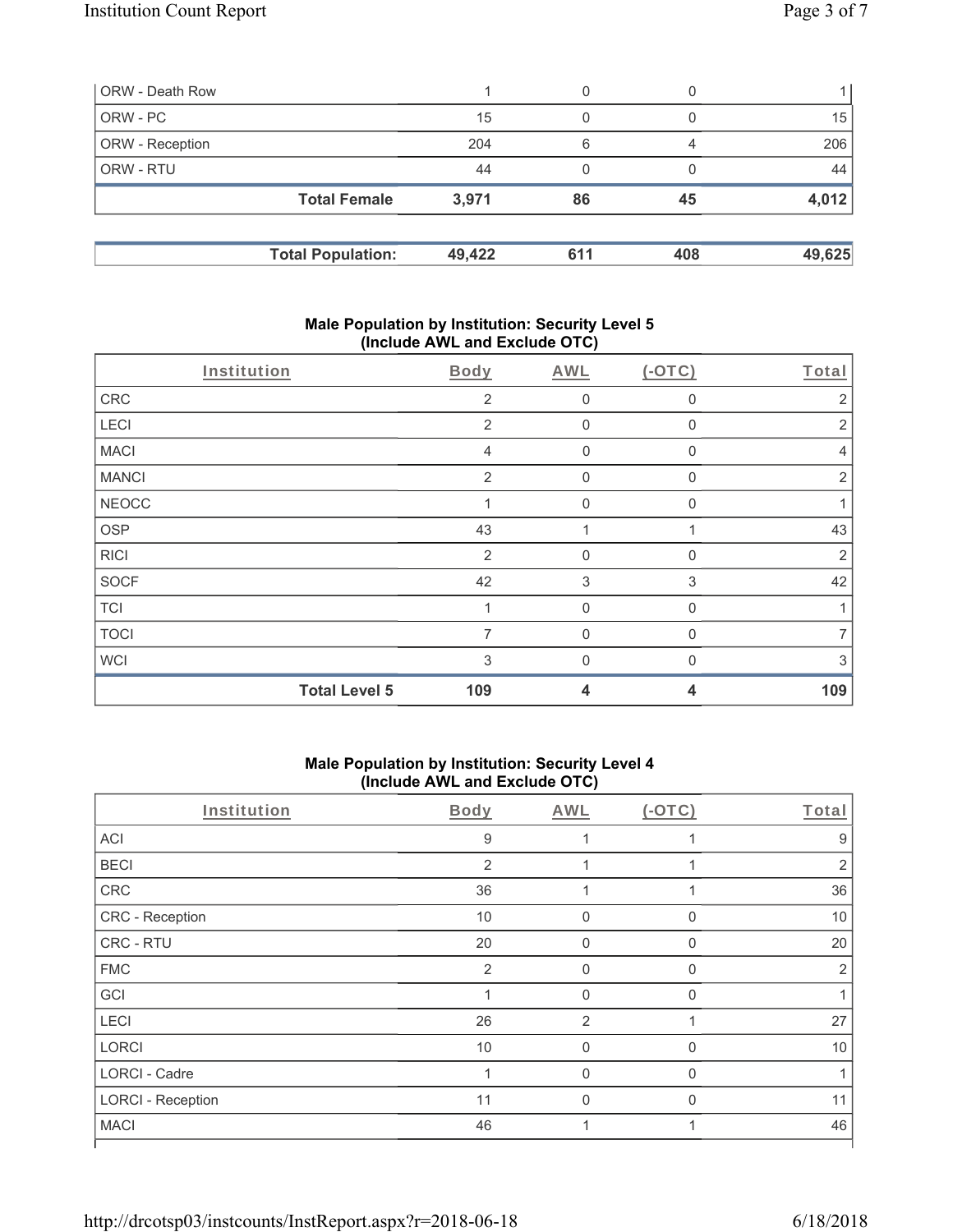| <b>MANCI</b> |                      | 43             | 1              |                | 43    |
|--------------|----------------------|----------------|----------------|----------------|-------|
| <b>MCI</b>   |                      | $\overline{1}$ | $\mathbf 0$    | 0              |       |
| <b>NEOCC</b> |                      | 3              | $\mathbf 0$    | $\mathbf 0$    | 3     |
| <b>OSP</b>   |                      | 400            | $\overline{2}$ | $\overline{2}$ | 400   |
| PCI          |                      | 1              | $\mathbf 0$    | 0              |       |
| <b>RCI</b>   |                      | 25             | 1              | 1              | 25    |
| <b>SOCF</b>  |                      | 1,181          | 7              | 6              | 1,182 |
| SOCF - RTU   |                      | 40             | $\mathbf 0$    | $\Omega$       | 40    |
| <b>TCI</b>   |                      | 14             | 0              | 0              | 14    |
| <b>TOCI</b>  |                      | 760            | 1              |                | 760   |
| TOCI - PC    |                      | 17             | 0              | $\Omega$       | 17    |
| <b>WCI</b>   |                      | 18             | 1              |                | 18    |
| WCI-RTU      |                      | 13             | $\overline{0}$ | $\Omega$       | 13    |
|              | <b>Total Level 4</b> | 2,690          | 19             | 17             | 2,692 |

### **Male Population by Institution: Security Level 3 (Include AWL and Exclude OTC)**

| Institution                       | Body           | <b>AWL</b>          | $(-OTC)$            | Total          |
|-----------------------------------|----------------|---------------------|---------------------|----------------|
| <b>ACI</b>                        | 20             | $\mathbf 0$         | $\mathbf 0$         | 20             |
| ACI-PC                            | $\mathbf{1}$   | $\mathbf 0$         | $\mathbf 0$         | 1              |
| <b>ACI - RTU</b>                  | $\mathbf{1}$   | $\mathbf 0$         | $\mathsf{O}\xspace$ | $\mathbf{1}$   |
| <b>BECI</b>                       | 3              | $\mathbf 0$         | $\mathbf 0$         | $\sqrt{3}$     |
| CCI                               | 12             | $\mathbf 0$         | $\mathbf 0$         | 12             |
| CRC                               | 79             | $\mathsf{O}\xspace$ | $\mathsf{O}\xspace$ | 79             |
| CRC - Cadre                       | 127            | $\mathbf 0$         | $\mathbf 0$         | 127            |
| <b>CRC</b> - Reception            | 781            | 19                  | 19                  | 781            |
| CRC - RTU                         | 36             | $\mathbf 0$         | $\mathsf{O}\xspace$ | 36             |
| CRC - Youth                       | 1              | 1                   | $\mathbf{1}$        | 1              |
| <b>FMC</b>                        | $\overline{4}$ | $\mathbf 0$         | $\mathsf{O}\xspace$ | $\overline{4}$ |
| FMC - Intensive Care - Male (CMC) | $\overline{4}$ | $\mathbf 0$         | $\mathbf 0$         | 4              |
| GCI                               | $\mathbf{1}$   | $\mathbf 0$         | $\mathbf 0$         | 1              |
| <b>LAECI</b>                      | 11             | $\mathbf 0$         | $\mathsf{O}\xspace$ | 11             |
| LECI                              | 2,093          | 22                  | 17                  | 2,098          |
| LOCI                              | 3              | $\mathbf 0$         | $\mathbf 0$         | $\sqrt{3}$     |
| <b>LORCI</b>                      | 45             | 38                  | 35                  | 48             |
| <b>LORCI - Cadre</b>              | 25             | $\mathbf 0$         | $\mathsf 0$         | 25             |
| <b>LORCI - Reception</b>          | 719            | $\mathbf{1}$        | $\mathbf{1}$        | 719            |
| <b>MACI</b>                       | 877            | 3                   | $\overline{2}$      | 878            |
| <b>MANCI</b>                      | 2,118          | 18                  | 13                  | 2,123          |
| <b>NCCI</b>                       | 7              | $\boldsymbol{0}$    | $\mathbf 0$         | $\overline{7}$ |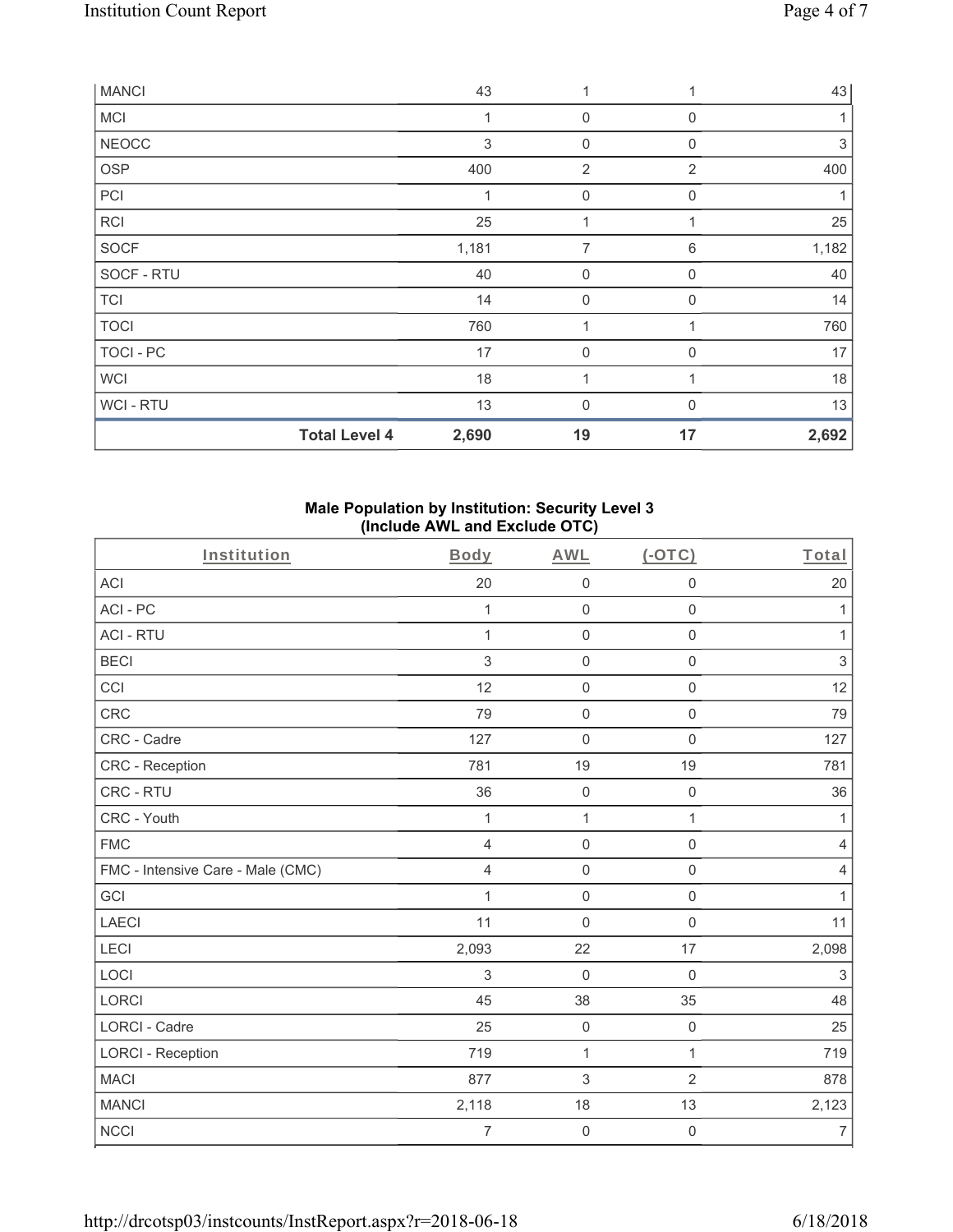| <b>NCI</b>   |                      | $\overline{4}$   | $\mathbf 0$      | $\overline{0}$ | 4                |
|--------------|----------------------|------------------|------------------|----------------|------------------|
| <b>NEOCC</b> |                      | 903              | 7                | 7              | 903              |
| OSP          |                      | $\overline{7}$   | $\mathbf 0$      | 0              | $\overline{7}$   |
| PCI          |                      | 36               | 1                | 0              | 37               |
| <b>RCI</b>   |                      | 1,769            | 13               | 11             | 1,771            |
| <b>RICI</b>  |                      | $\mathbf 1$      | $\mathbf{1}$     | $\overline{0}$ | 2                |
| SCI          |                      |                  | $\boldsymbol{0}$ | 0              | 1                |
| SOCF         |                      | $\boldsymbol{9}$ | 0                | $\mathbf 0$    | $\boldsymbol{9}$ |
| SOCF - RTU   |                      | $\overline{1}$   | $\mathbf 0$      | $\Omega$       | 1                |
| <b>TCI</b>   |                      | 936              | 11               | 10             | 937              |
| TCI - Camp   |                      | 1                | $\boldsymbol{0}$ | $\mathbf 0$    | 1                |
| <b>TOCI</b>  |                      | $\overline{7}$   | $\sqrt{3}$       | $\mathsf 3$    | $\overline{7}$   |
| TOCI - PC    |                      | 72               | $\boldsymbol{0}$ | 0              | 72               |
| <b>WCI</b>   |                      | 1,234            | 10               | 8              | 1,236            |
| WCI - RTU    |                      | 16               | $\mathbf 0$      | $\Omega$       | 16               |
|              | <b>Total Level 3</b> | 11,965           | 148              | 127            | 11,986           |

## **Male Population by Institution: Security Level 2 (Include AWL and Exclude OTC)**

| Institution                       | <b>Body</b> | <b>AWL</b>          | (OTC)               | Total   |
|-----------------------------------|-------------|---------------------|---------------------|---------|
| <b>ACI</b>                        | 726         | 8                   | 4                   | 730     |
| ACI-PC                            | 56          | 1                   | 1                   | 56      |
| <b>ACI - RTU</b>                  | 82          | 0                   | 0                   | 82      |
| <b>BECI</b>                       | 1,448       | 19                  | 12                  | 1,455   |
| CCI                               | 2,014       | 16                  | 11                  | 2,019   |
| CRC                               | 124         | $\mathbf 5$         | 5                   | 124     |
| CRC - Cadre                       | 105         | $\mathsf{O}\xspace$ | 0                   | 105     |
| CRC - Reception                   | 209         | $6\,$               | 6                   | 209     |
| <b>FMC</b>                        | 8           | $\overline{2}$      | 0                   | 10      |
| FMC - Intensive Care - Male (CMC) | 17          | $\mathbf{1}$        | $\mathbf 0$         | 18      |
| GCI                               | 452         | $\overline{4}$      | 3                   | 453     |
| <b>GCI-RTU</b>                    | 45          | 0                   | $\mathbf 0$         | 45      |
| <b>LAECI</b>                      | 1,072       | 11                  | 8                   | 1,075   |
| LECI                              | 6           | $\mathbf 0$         | $\mathbf 0$         | 6       |
| LOCI                              | 1,165       | $\overline{7}$      | $\,6\,$             | 1,166   |
| LORCI                             | 121         | 30                  | 30                  | 121     |
| LORCI - Cadre                     | 82          | $\mathbf 0$         | $\mathsf{O}\xspace$ | 82      |
| <b>LORCI - Reception</b>          | 336         | $\mathbf 0$         | $\mathsf 0$         | 336     |
| <b>MACI</b>                       | 76          | 1                   | $\mathsf{O}\xspace$ | 77      |
| <b>MANCI</b>                      | $\,8\,$     | 1                   | 1                   | $\,8\,$ |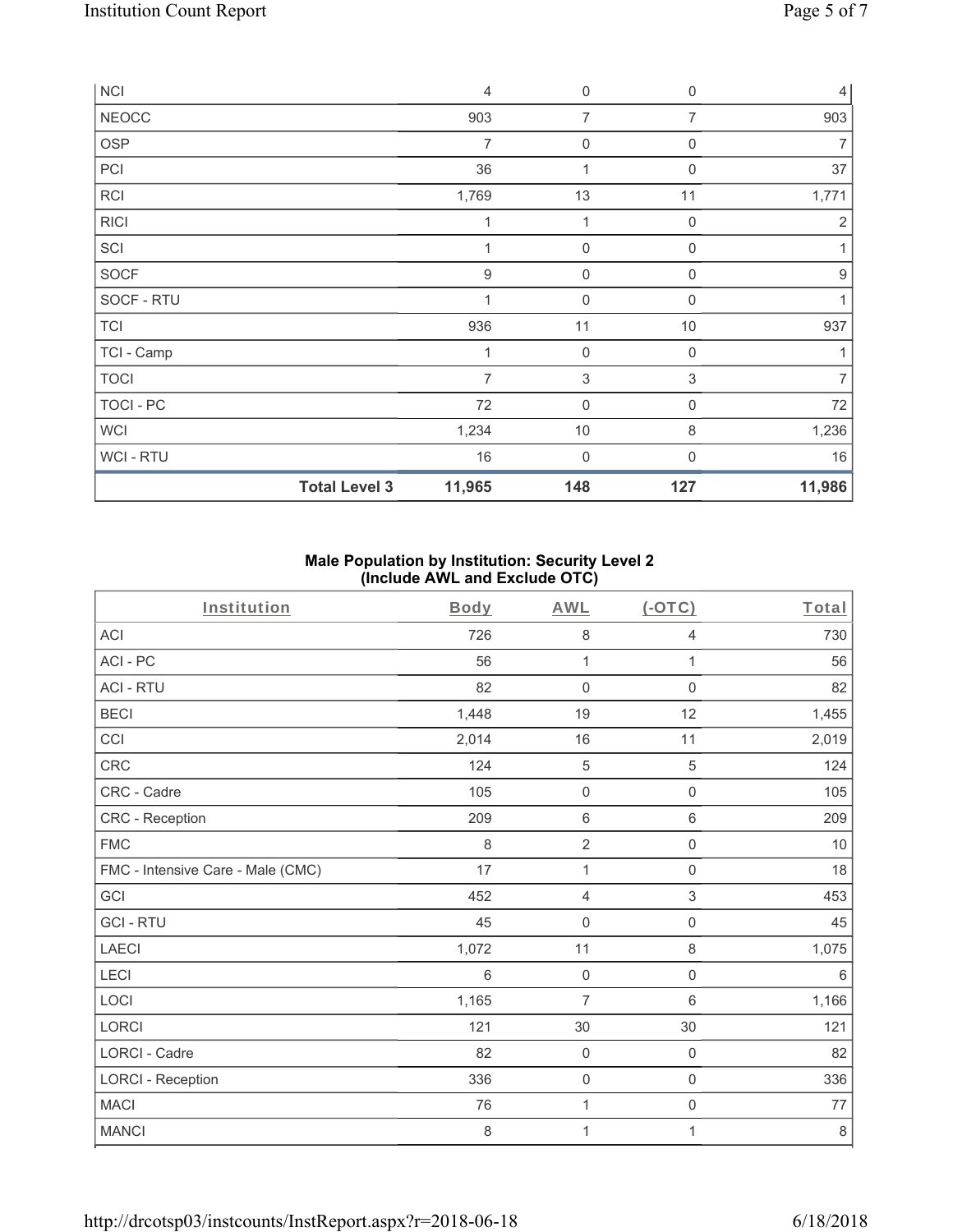|             | <b>Total Level 2</b> | 15,799         | 186         | 132          | 15,853         |
|-------------|----------------------|----------------|-------------|--------------|----------------|
| WCI - RTU   |                      | 1              | $\mathbf 0$ | $\Omega$     |                |
| <b>WCI</b>  |                      | $\overline{4}$ | $\mathbf 0$ | $\Omega$     | $\overline{4}$ |
| <b>TOCI</b> |                      | 1              | $\mathbf 0$ | 0            | 1              |
| <b>TCI</b>  |                      | $\overline{4}$ | 0           | $\mathbf{0}$ | 4              |
| <b>SOCF</b> |                      | 4              | $\mathbf 0$ | 0            | $\overline{4}$ |
| SCI         |                      | 903            | 6           | 6            | 903            |
| <b>RICI</b> |                      | 1,481          | 19          | 13           | 1,487          |
| RCI         |                      | 160            | 0           | 0            | 160            |
| PCI         |                      | 852            | 12          | $\sqrt{3}$   | 861            |
| <b>NCI</b>  |                      | 1,608          | 12          | 9            | 1,611          |
| <b>NCCI</b> |                      | 1,185          | 9           | 5            | 1,189          |
| MCI - Camp  |                      | $\mathbf 1$    | $\mathbf 0$ | 0            |                |
| <b>MCI</b>  |                      | 1,443          | 16          | 9            | 1,450          |

### **Male Population by Institution: Security Level 1 (Include AWL and Exclude OTC)**

| Institution                       | <b>Body</b>    | <b>AWL</b>          | $(-OTC)$            | Total          |
|-----------------------------------|----------------|---------------------|---------------------|----------------|
| <b>ACI</b>                        | 626            | $\overline{4}$      | $\overline{2}$      | 628            |
| ACI - PC                          | 3              | $\mathsf{O}\xspace$ | $\mathsf 0$         | $\sqrt{3}$     |
| <b>ACI - RTU</b>                  | 32             | $\mathsf{O}\xspace$ | $\mathsf{O}\xspace$ | 32             |
| <b>BECI</b>                       | 755            | 12                  | $\overline{2}$      | 765            |
| <b>BECI - Camp</b>                | 482            | $\mathbf 0$         | $\mathbf 0$         | 482            |
| CCI                               | 572            | $\overline{4}$      | $\overline{2}$      | 574            |
| <b>CRC</b>                        | 77             | $\overline{4}$      | $\overline{4}$      | 77             |
| CRC - Cadre                       | $\mathbf{1}$   | $\mathsf{O}\xspace$ | $\mathsf{O}\xspace$ | 1              |
| <b>CRC</b> - Reception            | 100            | 1                   | 1                   | 100            |
| <b>FMC</b>                        | 461            | $\overline{7}$      | $\overline{2}$      | 466            |
| FMC - Intensive Care - Male (CMC) | 26             | $\mathsf{O}\xspace$ | $\mathsf{O}\xspace$ | 26             |
| GCI                               | 593            | 16                  | $\overline{4}$      | 605            |
| GCI - Camp                        | 637            | $\mathbf{1}$        | 1                   | 637            |
| <b>GCI-RTU</b>                    | 13             | $\mathsf{O}\xspace$ | 0                   | 13             |
| <b>LAECI</b>                      | 692            | $\sqrt{5}$          | $\mathfrak{S}$      | 694            |
| LECI                              | $\overline{2}$ | $\sqrt{3}$          | $\mathbf{1}$        | $\overline{4}$ |
| LECI - Camp                       | 187            | $\mathsf{O}\xspace$ | $\mathsf 0$         | 187            |
| LOCI                              | 1,112          | $\overline{4}$      | $\,$ 3 $\,$         | 1,113          |
| <b>LORCI</b>                      | 56             | $\boldsymbol{9}$    | 8                   | 57             |
| LORCI - Cadre                     | $\overline{7}$ | $\mathbf 0$         | $\mathsf{O}\xspace$ | $\overline{7}$ |
| <b>LORCI - Reception</b>          | 189            | $\mathbf{1}$        | $\mathbf{1}$        | 189            |
| MACI - Minimum                    | 1,258          | 15                  | 12                  | 1,261          |